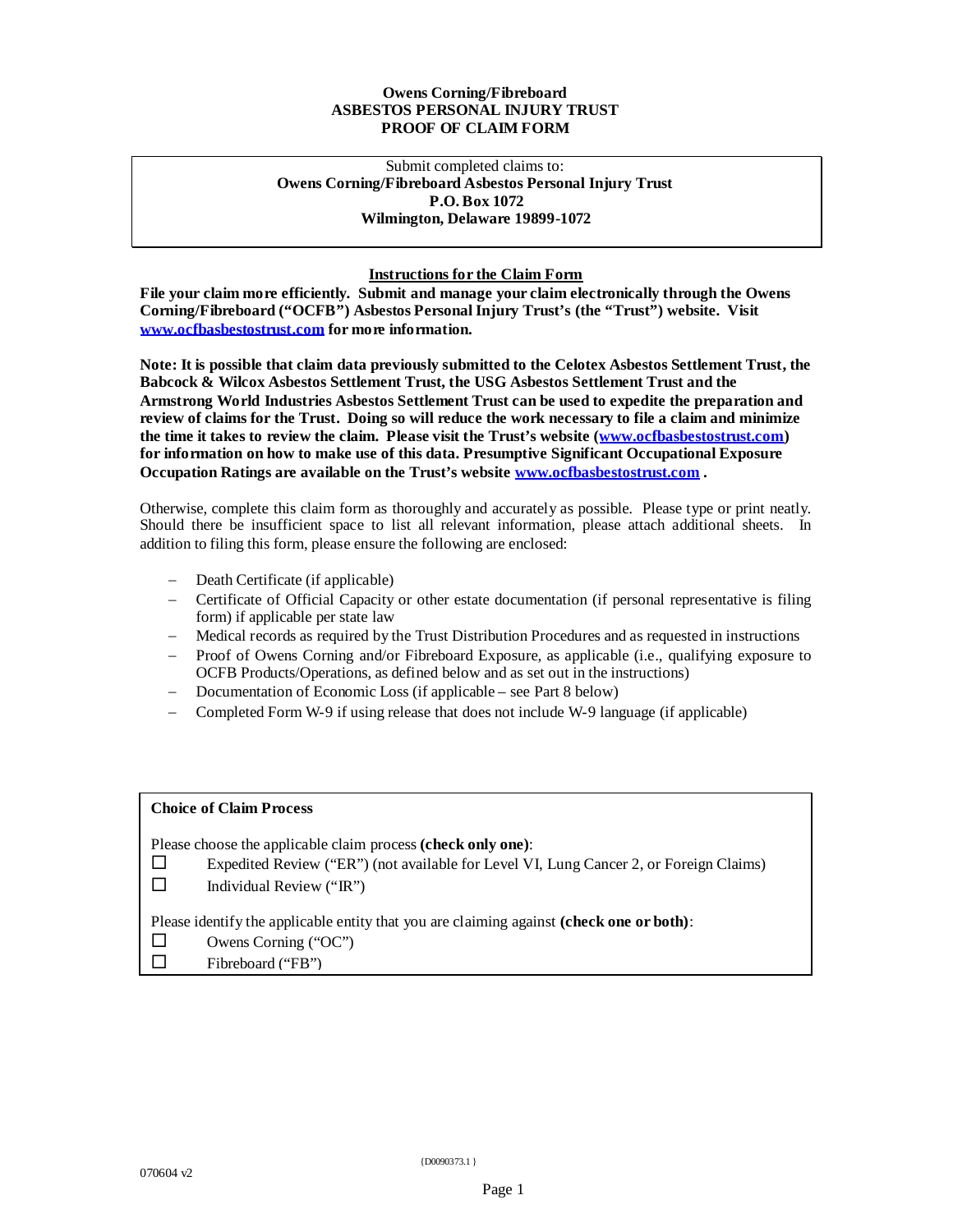# **Representation**

If counsel represents claimant, please print or type the following information:

|                     | (Last)                   | (First) | (MI) |
|---------------------|--------------------------|---------|------|
|                     |                          |         |      |
|                     |                          |         |      |
|                     |                          |         |      |
|                     |                          |         |      |
| (MI)                | (Last)                   | (First) |      |
| 6. Contact Phone: ( | $\overline{\phantom{a}}$ |         |      |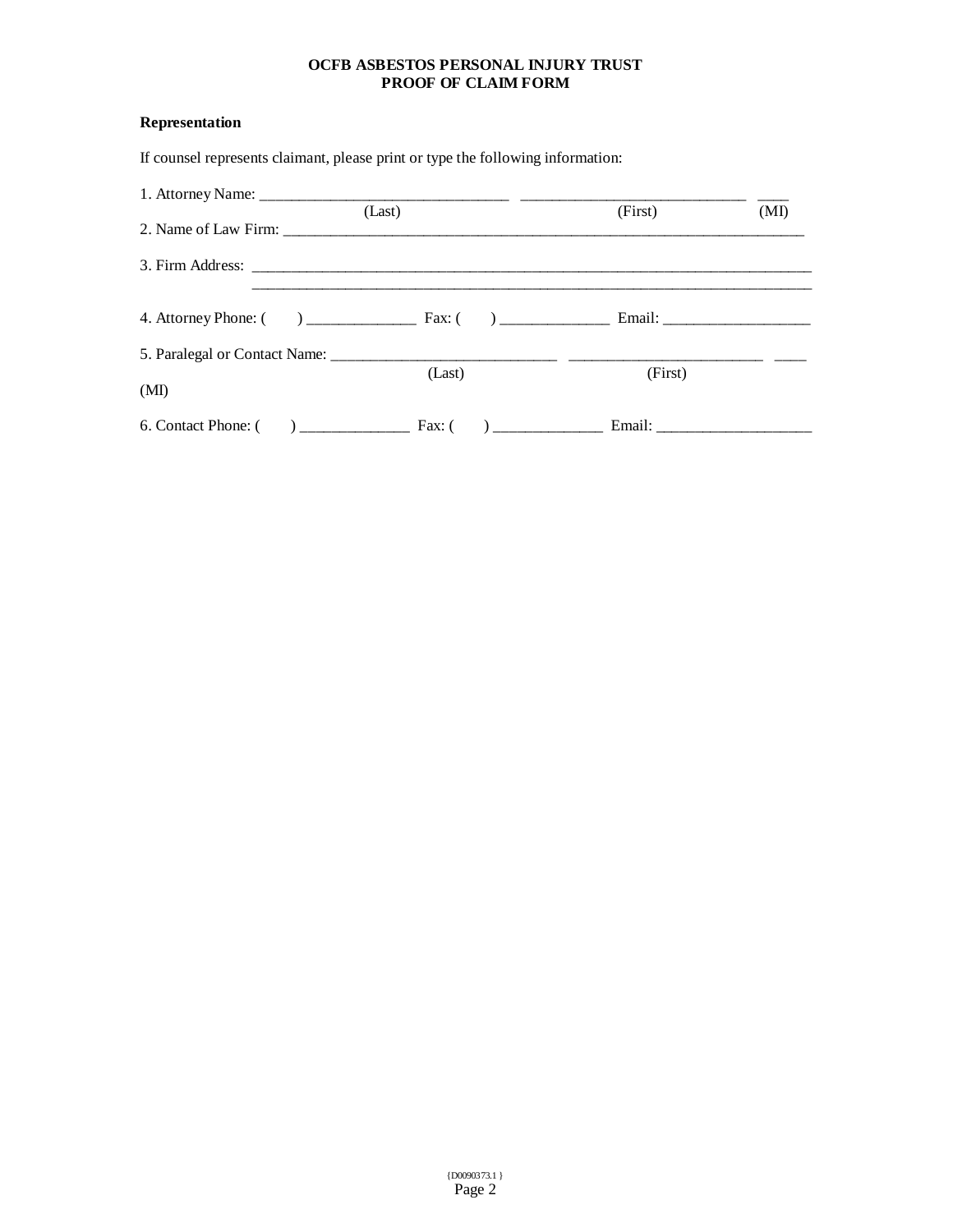**Part 1: Injured Party Information**

| (Last)                                                                                                                                                                                                                                                                                               | (First)                                                                                        | (MI)                     |
|------------------------------------------------------------------------------------------------------------------------------------------------------------------------------------------------------------------------------------------------------------------------------------------------------|------------------------------------------------------------------------------------------------|--------------------------|
|                                                                                                                                                                                                                                                                                                      |                                                                                                |                          |
| 3. Gender: Male _________ Female _______                                                                                                                                                                                                                                                             | 4. Date of Birth: $\frac{1}{\sqrt{1-\frac{1}{2}}}\left  \frac{1}{\sqrt{1-\frac{1}{2}}}\right $ |                          |
|                                                                                                                                                                                                                                                                                                      | (month)                                                                                        | $(\text{day})$<br>(year) |
|                                                                                                                                                                                                                                                                                                      |                                                                                                |                          |
| 5. Is injured party living? Yes_________ No ________                                                                                                                                                                                                                                                 |                                                                                                |                          |
| 6. If injured party is deceased, please complete the following: (Death Certificate must be enclosed)                                                                                                                                                                                                 |                                                                                                |                          |
|                                                                                                                                                                                                                                                                                                      |                                                                                                |                          |
| 6a. Date of death: $\frac{\sqrt{(\text{month})^2 + (\text{day})^2 + (\text{year})^2}}{(\text{day})^2 + (\text{year})^2}}$                                                                                                                                                                            |                                                                                                |                          |
|                                                                                                                                                                                                                                                                                                      |                                                                                                |                          |
| 6b. Was death as bestos-related? Yes __________ No _________                                                                                                                                                                                                                                         |                                                                                                |                          |
| 7. If injured party is living and not represented by counsel, please complete the following:                                                                                                                                                                                                         |                                                                                                |                          |
|                                                                                                                                                                                                                                                                                                      |                                                                                                |                          |
|                                                                                                                                                                                                                                                                                                      | $(\text{street/PO Box})$                                                                       |                          |
|                                                                                                                                                                                                                                                                                                      | (city/state/zip)                                                                               |                          |
|                                                                                                                                                                                                                                                                                                      |                                                                                                |                          |
|                                                                                                                                                                                                                                                                                                      |                                                                                                |                          |
|                                                                                                                                                                                                                                                                                                      |                                                                                                |                          |
| 8. If injured party is deceased or has a personal representative or heir other than, or in addition to, his/her<br>attorney, please indicate the following for the representative. (Certificate of Official Capacity or other<br>estate documentation must be enclosed if applicable per state law.) |                                                                                                |                          |
|                                                                                                                                                                                                                                                                                                      |                                                                                                |                          |
| (Last)                                                                                                                                                                                                                                                                                               | (First)                                                                                        | (MI)                     |
|                                                                                                                                                                                                                                                                                                      |                                                                                                |                          |
|                                                                                                                                                                                                                                                                                                      |                                                                                                |                          |
|                                                                                                                                                                                                                                                                                                      | (street/PO Box)                                                                                |                          |
|                                                                                                                                                                                                                                                                                                      | (city/state/zip)                                                                               |                          |
| 8d. Daytime Phone: () _________ - ______________                                                                                                                                                                                                                                                     |                                                                                                |                          |
|                                                                                                                                                                                                                                                                                                      |                                                                                                |                          |
|                                                                                                                                                                                                                                                                                                      |                                                                                                |                          |
|                                                                                                                                                                                                                                                                                                      |                                                                                                |                          |
|                                                                                                                                                                                                                                                                                                      | $(s_{\text{pouse, child, etc.}})$                                                              |                          |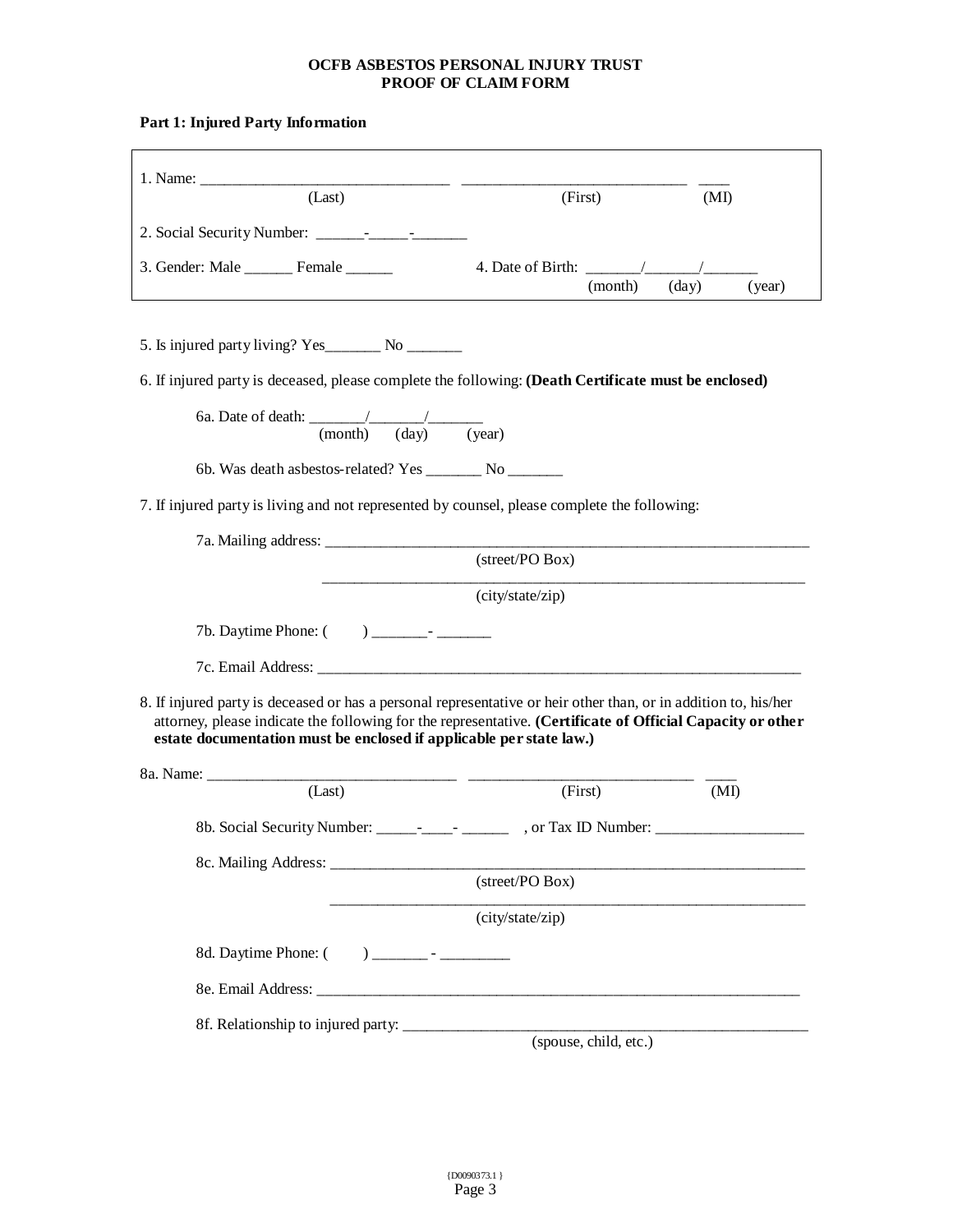#### **Part 2: Diagnosed Asbestos-related Injuries**

1. Place an X next to the highest level (most serious) asbestos-related Disease Category that has been diagnosed for the injured party and for which medical documentation is attached to this claim form. See instructions for a list of specific medical criteria and records that must be enclosed for each Disease Category. **(Check only the most serious)**

|    | Level        | <b>Scheduled Disease</b>                                                                                                                                                                       |
|----|--------------|------------------------------------------------------------------------------------------------------------------------------------------------------------------------------------------------|
| □  | VIII         | <b>Mesothelioma</b>                                                                                                                                                                            |
| ⊔  | VII          | <b>Lung Cancer I</b>                                                                                                                                                                           |
|    | VI           | <b>Lung Cancer 2</b><br>(Individual Review Only)                                                                                                                                               |
| □  | $\mathbf{V}$ | <b>Other Cancer</b><br>(Please specify: __________                                                                                                                                             |
| П  | $\bf{IV}$    | <b>Severe Asbestosis</b><br>(ILO of 2/1 or greater, or asbestosis determined by pathology plus (a) TLC<br>less than 65% or (b) FVC less than 65% plus FEVl/FVC ratio greater than 65%)         |
| П  | III          | <b>Asbestosis/Pleural Disease</b><br>(Bilateral Asbestos-Related Non-Malignant Disease plus (a) TLC less than 80% or<br>(b) FVC less than 80% and FEV1/FVC ratio greater than or equal to 65%) |
| ΙI | $\mathbf{H}$ | <b>Asbestosis/Pleural Disease</b><br>(Bilateral Asbestos-Related Non-Malignant Disease)                                                                                                        |
|    | $\mathbf I$  | <b>Other Asbestos Disease</b><br>(Cash Payment Discount, not subject to the Payment Percentage)                                                                                                |

2. Date of Diagnosis:

(month) (day) (year)

**The claims must meet the relevant medical criteria and be supported by appropriate medical documentation as defined in the Asbestos Personal Injury Trust Distribution Procedures. The presumptive medical criteria for the Disease Categories set forth above are included in the instructions.**

 $\Box$  For claims filed against OCFB or any other asbestos defendant in the tort system prior to the Petition Date (October 5, 2000), please check this box if you have a report of a diagnosing physician who conducted the physical exam of the claimant, or you have filed such a report with OCFB or another defendant in the tort system or another asbestos-related personal injury settlement trust. (see Sections  $5.7(a)(1)(a)$  and  $5.7(a)(1)(c)$  of the TDP)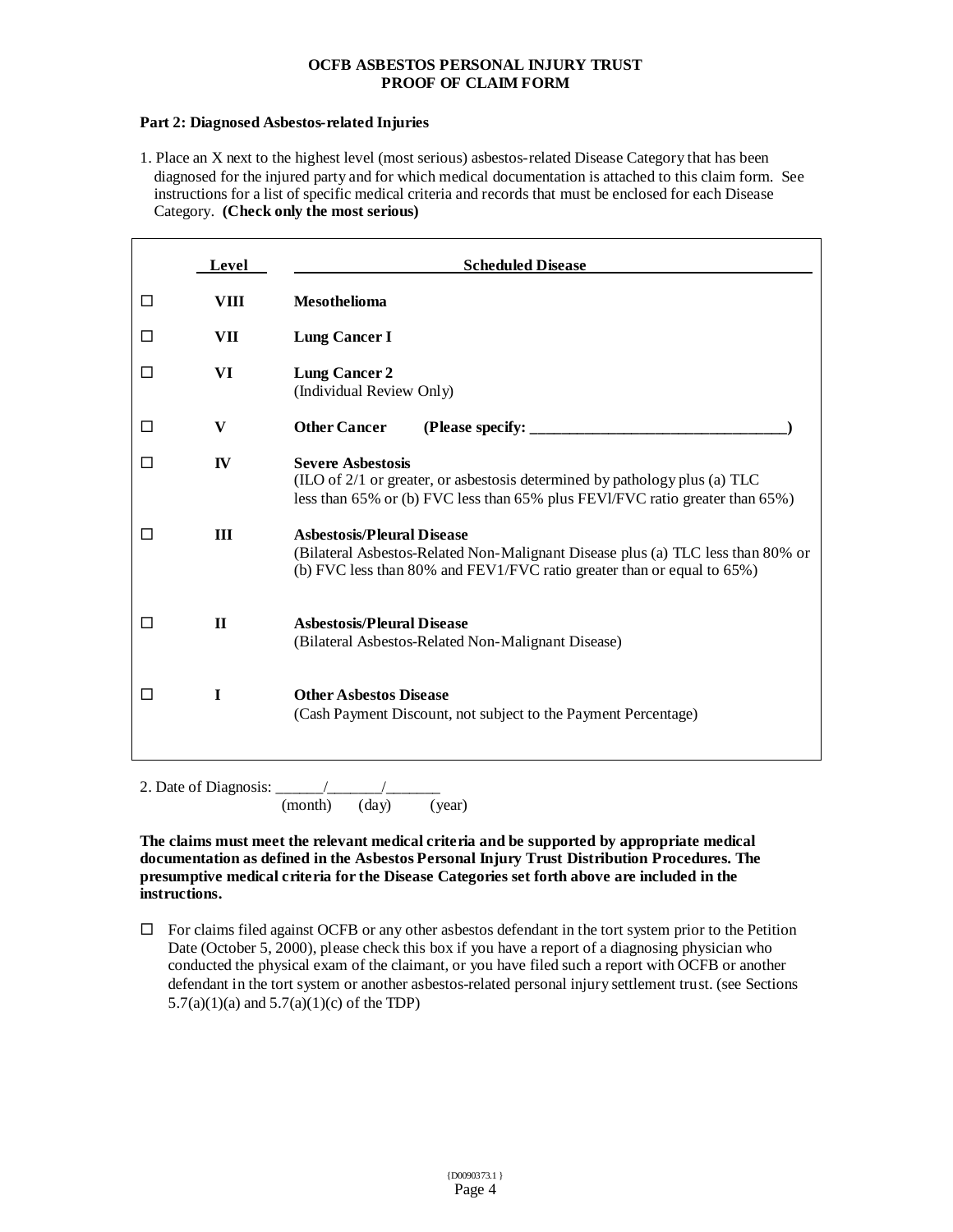#### **Part 3: Exposure to Asbestos Operations, Activities or Products**

Proof of Significant Occupational Exposure ("SOE") to asbestos-related products as well as proof of OCFB Exposure *(i.e., qualifying exposure to OC and/or FB Products/Operations, as defined below and as set out in the instructions)* must be enclosed as required by Asbestos Personal Injury Trust Distribution Procedures sections 5.3 and 5.7(b). (See instructions) *Please photocopy this section and list separately each company site, industry, and occupation combination upon which you rely to meet the exposure requirements of the TDP.*

"OC and/or FB Products/Operations" means asbestos or asbestos-containing products manufactured, produced, distributed, sold, fabricated, installed, released, maintained, repaired, replaced, removed, and/or handled by OC, FB or any entity, including an OC or FB contracting entity, for which OC or FB is responsible.

# **Please include detail concerning all asbestos exposure (not just OCFB Exposure) which you think is sufficient to meet the criteria for approval of the claim at the claimed disease level. List each site, industry and occupation combination separately.**

*For OCFB Exposure, a list of approved OC and FB sites is available on the Trust website (***www.ocfbasbestostrust.com***). Please reference this list and enter the Approved OCFB Site Code in item #1 below.*

*If the site where you are alleging exposure to OC and/or FB Products/Operations is not on the approved OCFB site list, provide independent documentation of meaningful and credible evidence of exposure to such OC and/or FB Products/Operations. This may be established by documentation including, but not limited to, the following:*

- *An affidavit of the injured party (an example is included on the Trust website)*
- *An affidavit of a co-worker*
- *An affidavit of a family member in the case of a deceased claimant*
- *Invoices*
- *Construction or similar records*
- *- Sworn statement, interrogatory answers, sworn work history, or deposition*

1. Site/Plant where exposure occurred: **Be sure that the site list is consistent with the entity you are claiming against - OC or FB.**

Name of Site/Plant of Asbestos Exposure: \_\_\_\_\_\_\_\_\_\_\_\_\_\_\_\_\_\_\_\_\_\_\_\_\_\_\_\_\_\_\_\_\_\_\_\_\_\_\_\_\_

Or, if this site is on the approved OCFB site list, enter the Site Code from Exhibit A (available on web)

Site Code:

If a Site Code is entered, please skip to question 2, otherwise provide:

| City. |  |
|-------|--|
|       |  |
|       |  |
| -     |  |

| State/Province: | Country: |  |
|-----------------|----------|--|
|                 |          |  |

If this exposure involved products manufactured, produced, distributed, sold, fabricated, installed, released, maintained, repaired, replaced, removed, and/or handled by OCFB or any entity, including an OCFB contracting entity, for which OCFB is responsible, identify the products and provide the evidentiary basis for the claim that these products were at that site.

| <u>، ، ،</u> | Date Exposure Began: |                | Date Exposure Ended: |                |  |
|--------------|----------------------|----------------|----------------------|----------------|--|
|              |                      | (month) (year) |                      | (month) (year) |  |

3. Occupation at Time of Exposure (*e.g*., Boilermaker, Laborer, etc.): \_\_\_\_\_\_\_\_\_\_\_\_\_\_\_\_\_\_\_\_\_\_\_\_\_

\_\_\_\_\_\_\_\_\_\_\_\_\_\_\_\_\_\_\_\_\_\_\_\_\_\_\_\_\_\_\_\_\_\_\_\_\_\_\_\_\_\_\_\_\_\_\_\_\_\_\_\_\_\_\_\_\_\_\_\_

\_\_\_\_\_\_\_\_\_\_\_\_\_\_\_\_\_\_\_\_\_\_\_\_\_\_\_\_\_\_\_\_\_\_\_\_\_\_\_\_\_\_\_\_\_\_\_\_\_\_\_\_\_\_\_\_\_\_\_\_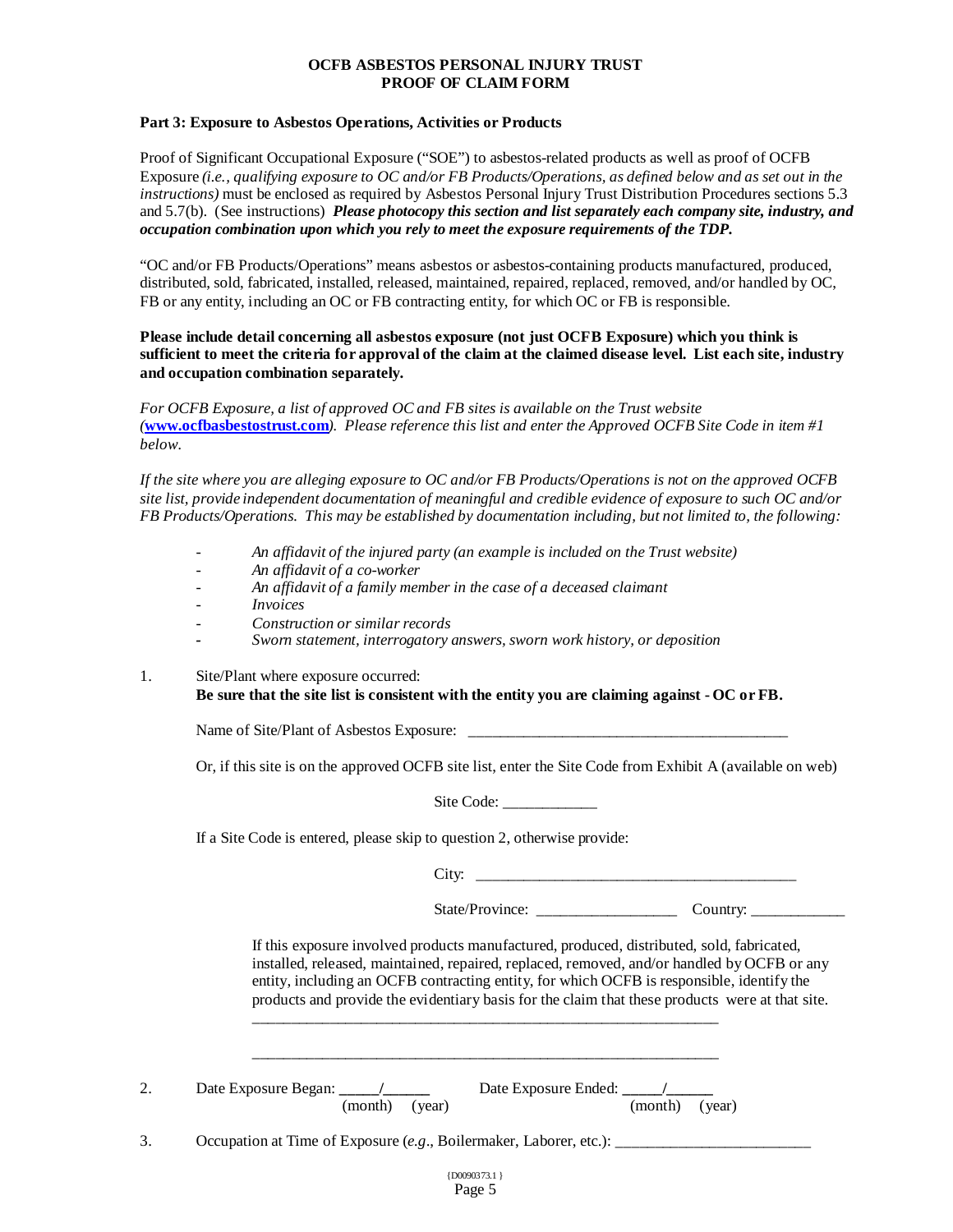4. Industry in which exposure occurred: \_\_\_\_\_\_\_ (Industry codes listed below)

If Code 37 - Other, please describe: \_\_\_\_\_\_\_\_\_\_\_\_\_\_\_\_\_\_\_\_\_\_\_\_\_\_\_\_\_\_\_\_\_\_\_\_

| <b>Industry Codes</b>                   |                                    |  |  |
|-----------------------------------------|------------------------------------|--|--|
| 10. Asbestos mining                     | 24. Petrochemical                  |  |  |
| 11. Aerospace/aviation                  | 25. Insulation                     |  |  |
| 12. Asbestos abatement                  | 27. Railroad                       |  |  |
| 13. Automobile/mechanical friction      | 30. Shipyard-construction/repair   |  |  |
| 16. Chemical                            | 31. Textile                        |  |  |
| 17. Construction trades                 | 32. Tire/rubber                    |  |  |
| 18. Iron/steel                          | 33. Utilities                      |  |  |
| 19. Longshore                           | 34. Asbestos products manufacturer |  |  |
| 20. Maritime                            | 36. Building occupant              |  |  |
| 21. Military                            | 37. Other                          |  |  |
| 23. Non-asbestos products manufacturing |                                    |  |  |

- 5. If your occupation does not appear on the list of Presumptive SOE Occupations Ratings list (available at **www.ocfbasbestostrust.com**.), please advance directly to question 6. If it does appear on the list, indicate circumstances of exposure to asbestos products or activities (check all applicable):
	- $\Box$  Injured party handled raw asbestos fibers on a regular basis
	- $\Box$  Injured party fabricated asbestos-containing products such that the injured party in the fabrication process was exposed on a regular basis to raw asbestos fibers
	- $\Box$  Injured party altered, repaired or otherwise worked with an asbestos-containing product such that the injured party was exposed on a regular basis to asbestos fibers
	- $\Box$  Injured party was employed in an industry or occupation such that the injured party worked on a regular basis in close proximity to workers who did one or more of the above three activities
	- $\square$  None of the above
- 6. If the injured party's occupation *does not* appear on the list of Presumptive SOE Occupations Ratings list, or "None of the above" was checked in question 5 above, provide a description of how the injured party was exposed to asbestos.

7. **Company Exposure** Every claimant must submit evidence of exposure to OC/FB asbestos products or activities.

\_\_\_\_\_\_\_\_\_\_\_\_\_\_\_\_\_\_\_\_\_\_\_\_\_\_\_\_\_\_\_\_\_\_\_\_\_\_\_\_\_\_\_\_\_\_\_\_\_\_\_\_\_\_\_\_\_\_\_\_\_\_\_\_\_\_

\_\_\_\_\_\_\_\_\_\_\_\_\_\_\_\_\_\_\_\_\_\_\_\_\_\_\_\_\_\_\_\_\_\_\_\_\_\_\_\_\_\_\_\_\_\_\_\_\_\_\_\_\_\_\_\_\_\_\_\_\_\_\_\_\_\_

- a. To demonstrate exposure to OC/FB products or activities, check the applicable box below. If you check box 5, answer Question 7(b). If any of the first four boxes are checked, proceed to question #8. (check one box only)
- $\Box$  1. The site is on the relevant OC or FB approved site list, and the injured party worked there during the appropriate time period (if there is no date on the site list, please answer the question 7(b) below); or
- $\Box$  2. Claimant's answer to Question #1 is the injured party's personal identification of exposure to OC or FB asbestos products/activities; or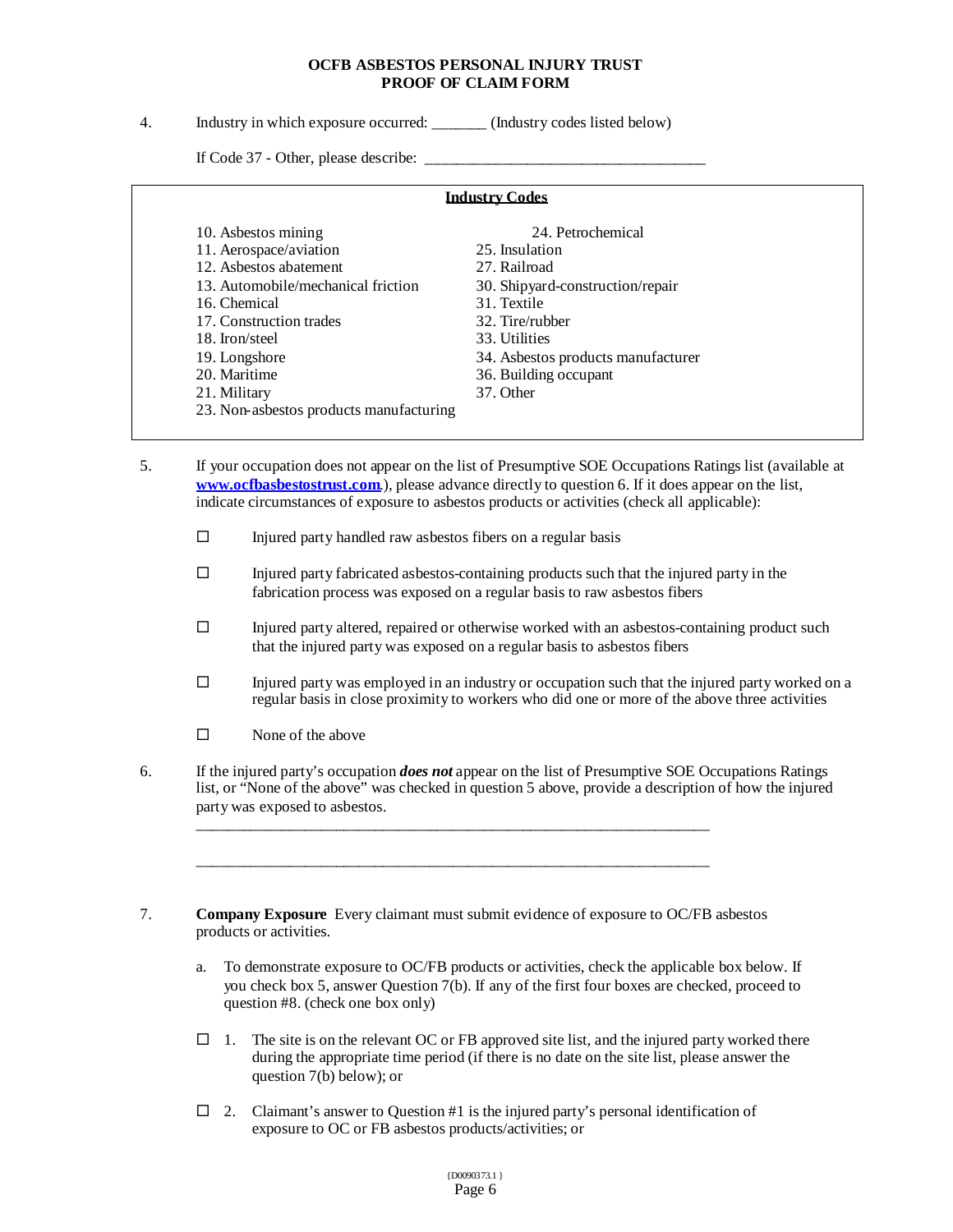- $\Box$  3. Claimant's answer to Question #1 otherwise identifies OC or FB asbestos products/activities at this site (e.g. coworker affidavit), and also identifies the injured party by name; or
- $\Box$  4. The answer to Question #1 provides evidence that OC or FB asbestos products or activities were at this site and further sets forth that the injured party worked at this site within a year of having demonstrated that the asbestos products or activities were present at the site; or
- $\Box$  5. None of the above apply.
- b. If the box 5 was checked, or if the box 1 was checked and there is no date on the site list, provide a description of the injured party's exposure to the type of asbestos products or activities that you have attributed to OC/FB at this site:

\_\_\_\_\_\_\_\_\_\_\_\_\_\_\_\_\_\_\_\_\_\_\_\_\_\_\_\_\_\_\_\_\_\_\_\_\_\_\_\_\_\_\_\_\_\_\_\_\_\_\_\_\_\_\_\_\_\_\_\_\_\_\_\_\_\_\_\_\_\_\_\_\_\_\_\_\_\_\_ \_\_\_\_\_\_\_\_\_\_\_\_\_\_\_\_\_\_\_\_\_\_\_\_\_\_\_\_\_\_\_\_\_\_\_\_\_\_\_\_\_\_\_\_\_\_\_\_\_\_\_\_\_\_\_\_\_\_\_\_\_\_\_\_\_\_\_\_\_\_\_\_\_\_\_\_\_\_\_  $\_$  ,  $\_$  ,  $\_$  ,  $\_$  ,  $\_$  ,  $\_$  ,  $\_$  ,  $\_$  ,  $\_$  ,  $\_$  ,  $\_$  ,  $\_$  ,  $\_$  ,  $\_$  ,  $\_$  ,  $\_$  ,  $\_$  ,  $\_$ \_\_\_\_\_\_\_\_\_\_\_\_\_\_\_\_\_\_\_\_\_\_\_\_\_\_\_\_\_\_\_\_\_\_\_\_\_\_\_\_\_\_\_\_\_\_\_\_\_\_\_\_\_\_\_\_\_\_\_\_\_\_\_\_\_\_\_\_\_\_\_\_\_\_\_\_\_\_\_

8. If this exposure is in support of *Exposure to an Occupationally Exposed Person* from Part 4, please enter the name of the occupationally exposed individual:

\_\_\_\_\_\_\_\_\_\_\_\_\_\_\_\_\_\_\_\_\_\_\_\_\_\_\_\_\_\_\_\_ \_\_\_\_\_\_\_\_\_\_\_\_\_\_\_\_\_\_\_\_\_\_\_\_\_\_\_\_\_ \_\_\_\_

(Last) (First) (MI)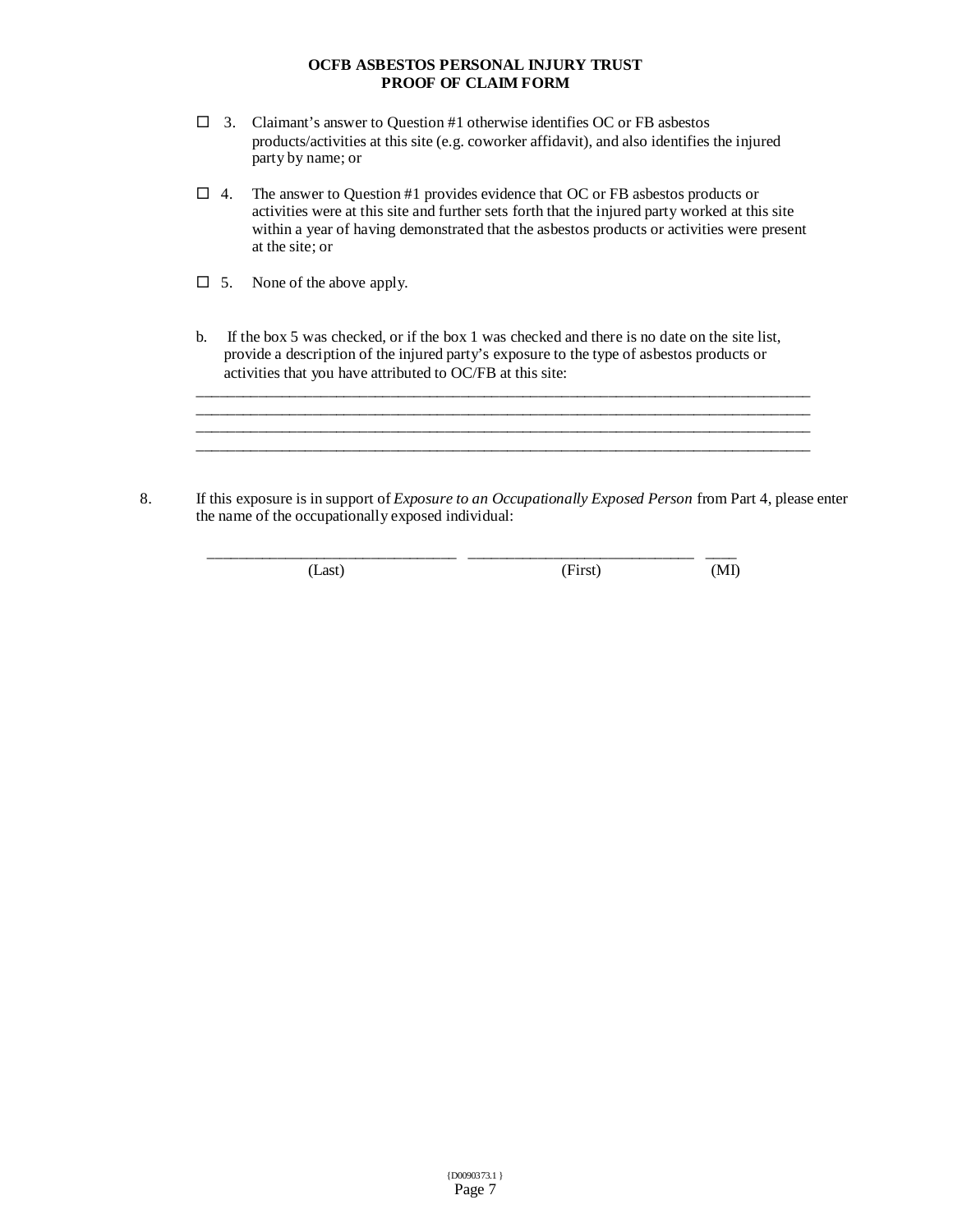#### **Part 4: Exposure from an Occupationally Exposed Person**

**Note: If a claimant alleges an asbestos-related disease resulting solely or in part from exposure to an occupationally exposed person, such as a family member, the claimant must seek Individual Review of his or her claim pursuant to Sections 5.3(b) and 5.5 of the Trust Distribution Procedures. See Choice of Claim Process box on first page of this claim form.**

1. Is the claimant alleging an asbestos-related disease resulting in whole or in part from another person's occupational exposure, such as a family member (spouse, father, sister, etc.)?

Yes\_\_\_\_\_\_\_\_ No\_\_\_\_\_\_\_

If yes, Part 3 must also be completed for each occupationally exposed person.

| 2. Date exposure to other person began: | (month) (year) |        |
|-----------------------------------------|----------------|--------|
| 3. Date exposure to other person ended: |                |        |
|                                         | (month)        | (year) |

4. Relationship to occupationally exposed individual:

\_\_\_\_\_\_\_\_\_\_\_\_\_\_\_\_\_\_\_\_\_\_\_\_\_\_\_\_\_\_\_\_\_\_\_\_\_\_\_\_\_\_\_\_\_\_\_\_ (brother, son, spouse, etc.)

5. Social Security Number of occupationally exposed individual: \_\_\_\_\_\_\_-\_\_\_\_\_\_\_-\_\_\_\_\_\_\_

6. Describe how injured party was exposed through the occupationally exposed individual to the OCFB products or conduct:

\_\_\_\_\_\_\_\_\_\_\_\_\_\_\_\_\_\_\_\_\_\_\_\_\_\_\_\_\_\_\_\_\_\_\_\_\_\_\_\_\_\_\_\_\_\_\_\_\_\_\_\_\_\_\_\_\_\_\_\_\_\_\_\_\_\_\_\_\_\_\_\_\_\_\_\_\_\_\_\_\_\_\_\_

\_\_\_\_\_\_\_\_\_\_\_\_\_\_\_\_\_\_\_\_\_\_\_\_\_\_\_\_\_\_\_\_\_\_\_\_\_\_\_\_\_\_\_\_\_\_\_\_\_\_\_\_\_\_\_\_\_\_\_\_\_\_\_\_\_\_\_\_\_\_\_\_\_\_\_\_\_\_\_\_\_\_\_\_

\_\_\_\_\_\_\_\_\_\_\_\_\_\_\_\_\_\_\_\_\_\_\_\_\_\_\_\_\_\_\_\_\_\_\_\_\_\_\_\_\_\_\_\_\_\_\_\_\_\_\_\_\_\_\_\_\_\_\_\_\_\_\_\_\_\_\_\_\_\_\_\_\_\_\_\_\_\_\_\_\_\_\_\_

\_\_\_\_\_\_\_\_\_\_\_\_\_\_\_\_\_\_\_\_\_\_\_\_\_\_\_\_\_\_\_\_\_\_\_\_\_\_\_\_\_\_\_\_\_\_\_\_\_\_\_\_\_\_\_\_\_\_\_\_\_\_\_\_\_\_\_\_\_\_\_\_\_\_\_\_\_\_\_\_\_\_\_\_

**Reminder: Part 3 must be completed for the occupationally exposed person. If the injured party also had direct, occupational exposure to asbestos, Part 3 must also be completed for that exposure.**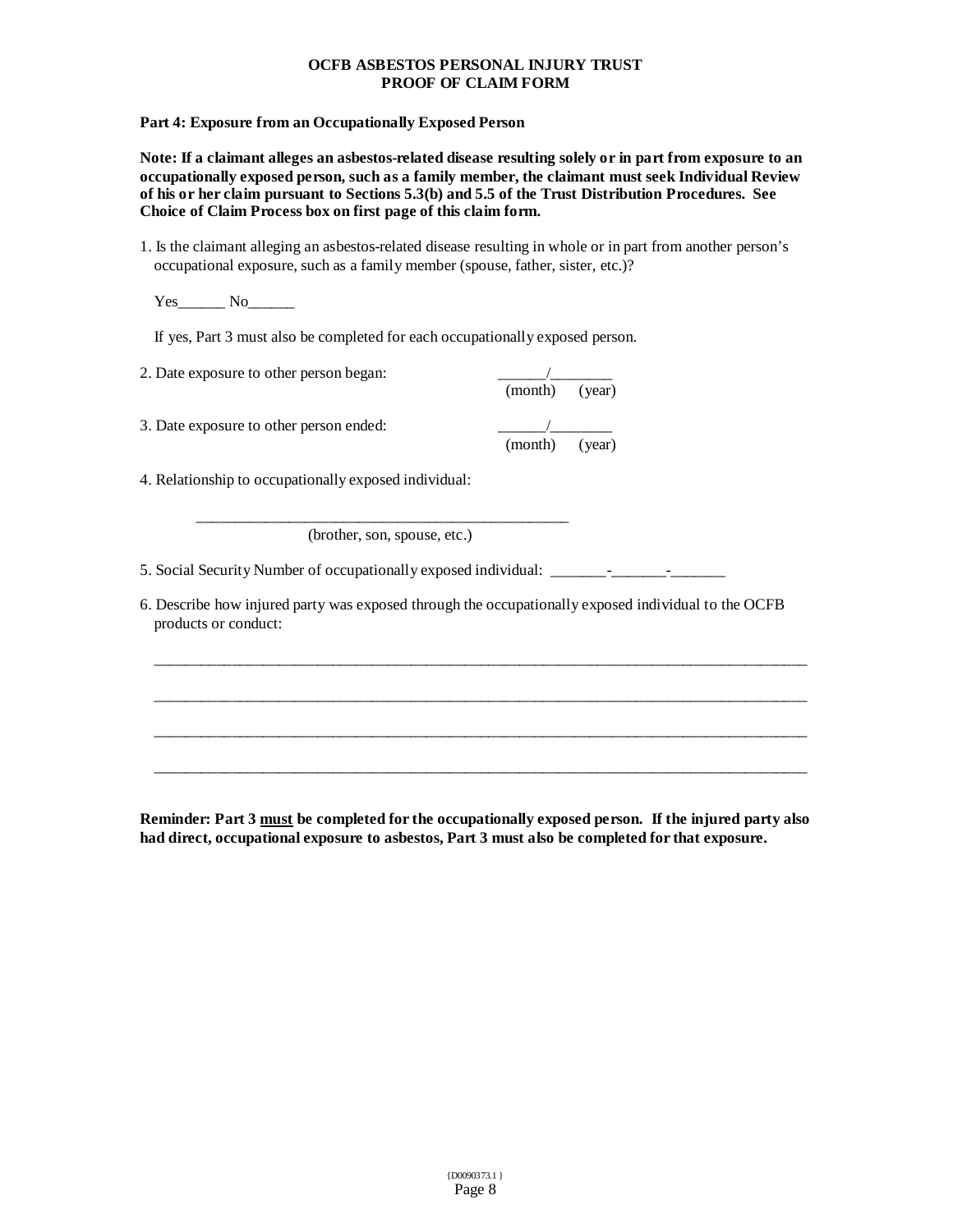# **Part 5: Litigation/Claims History**

| 1. Has an asbestos-related lawsuit ever been filed on behalf of the injured party?<br>Yes No                                                                                                          |
|-------------------------------------------------------------------------------------------------------------------------------------------------------------------------------------------------------|
| Was Owens Corning named as a defendant? Yes____ No____<br>a.                                                                                                                                          |
| Was Fibreboard named as a defendant? Yes No                                                                                                                                                           |
| b. State in which the suit was originally filed: _______________________________                                                                                                                      |
| c. Name of court in which the suit was originally filed: ________________________                                                                                                                     |
|                                                                                                                                                                                                       |
| e. Date the suit was originally filed: $\frac{\sqrt{1-x^2}}{(month) (day)}$<br>$\overline{(\text{year})}$                                                                                             |
| f. Have you received money from Owens Corning or Fibreboard regarding this suit?                                                                                                                      |
| g. Did you sign a release releasing Owens Corning or Fibreboard regarding this suit?                                                                                                                  |
| 2. If the answer to question $1(a)$ above is No, in which state/jurisdiction would the claimant have elected to<br>file suit against OCFB ? ___________________ [see section $5.3(b)(2)$ ]<br>(state) |
| 3. Was a tolling agreement for the injured party ever in effect with respect to the claim(s) against Owens<br>Corning or Fibreboard?                                                                  |
| a. Date the tolling agreement began: $\frac{1}{\frac{1}{2} \cdot 1}$<br>(month) (day)<br>(year)                                                                                                       |
| b. Date the tolling agreement ended: $\frac{1}{\sqrt{1-\frac{1}{2}}}\left  \frac{1}{\sqrt{1-\frac{1}{2}}}\right $<br>(month)<br>$\text{(day)}$<br>(year)                                              |

**If your answer to Question 3 is "Yes", please enclose a copy of the tolling agreement with this Claim Form.**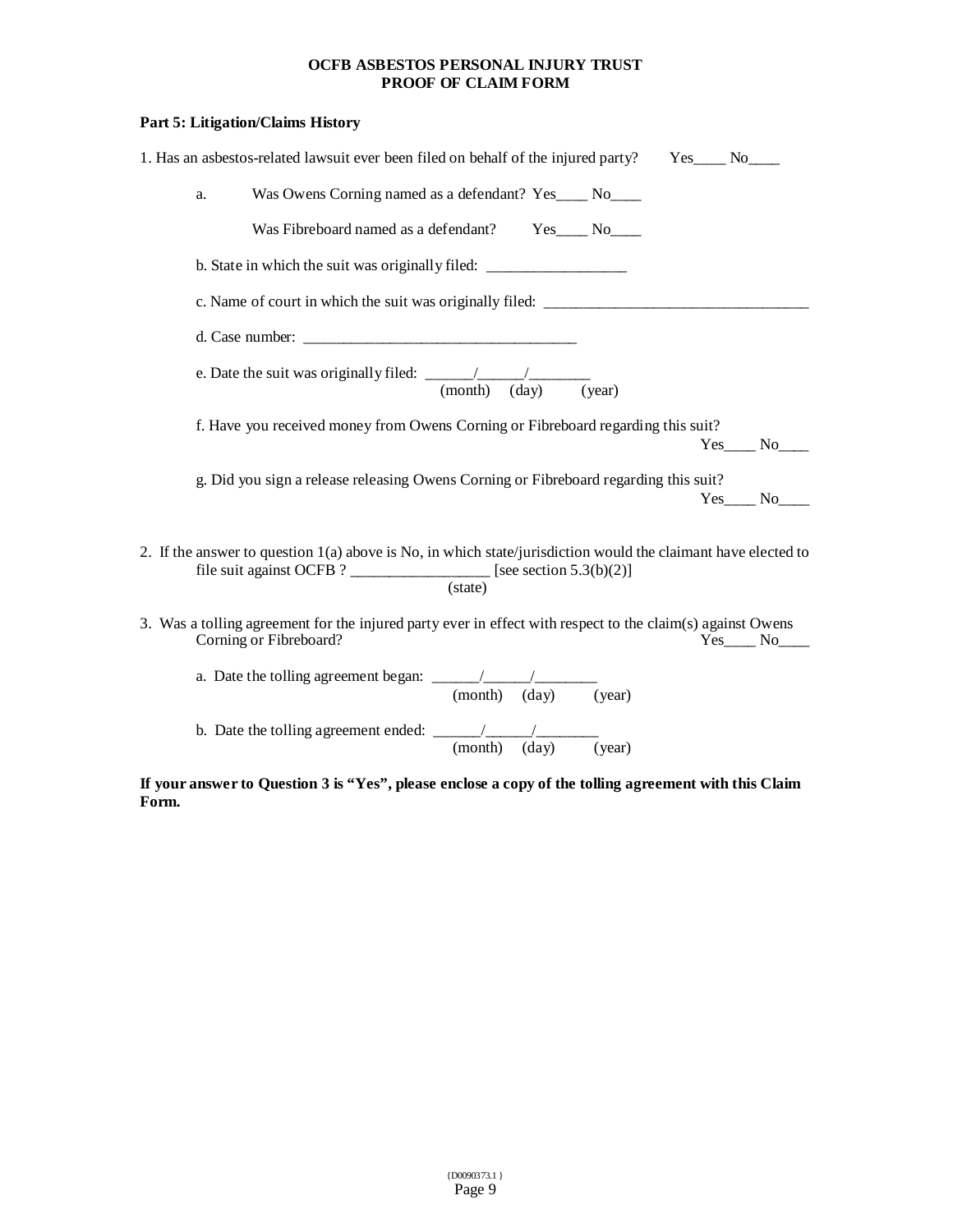## **Part 6: Financial Dependents**

 $\Gamma$ 

List any other persons who may have rights associated with this claim. Be sure to include the injured party's spouse and/or any other financial dependents who derive (or who derived at the time of diagnosis of the asbestos-related disease claimed) at least one-half of their financial support from the injured party. *This must be completed for IR claims only.*

If additional space is required, please photocopy this page and insert after current page.

| 1. Name: $\overline{\phantom{a}}$<br>$\text{(day)}$<br>(year) | (Last)                                                | (First) | (MI) | 2. Date of Birth:         | (month)               |
|---------------------------------------------------------------|-------------------------------------------------------|---------|------|---------------------------|-----------------------|
| 3. Relationship:                                              | $\Box$ Spouse<br>Child<br>$\Box$ Heir<br>$\Box$ Other |         |      | 4. Financially Dependent: | Yes<br>N <sub>0</sub> |

| 1. Name:<br>$\text{(day)}$<br>(year) | (Last)                                                       | (First) | (MI) | 2. Date of Birth:         | (month)               |
|--------------------------------------|--------------------------------------------------------------|---------|------|---------------------------|-----------------------|
| 3. Relationship:                     | $\Box$ Spouse<br>$\Box$ Child<br>$\Box$ Heir<br>$\Box$ Other |         |      | 4. Financially Dependent: | Yes<br>N <sub>0</sub> |

<u> 1980 - Johann Stoff, deutscher Stoffen und der Stoffen und der Stoffen und der Stoffen und der Stoffen und der</u>

| 1. Name:<br>$\text{(day)}$<br>(year) | (Last)                                                       | (First) | (MI) | 2. Date of Birth:         | (month)               |
|--------------------------------------|--------------------------------------------------------------|---------|------|---------------------------|-----------------------|
| 3. Relationship:                     | $\Box$ Spouse<br>$\Box$ Child<br>$\Box$ Heir<br>$\Box$ Other |         |      | 4. Financially Dependent: | Yes<br>N <sub>o</sub> |

| 1. Name:<br>$\rm (day)$<br>(year) | (Last)                                                | (First) | (MI) | 2. Date of Birth:         | (month)                    |
|-----------------------------------|-------------------------------------------------------|---------|------|---------------------------|----------------------------|
| 3. Relationship:                  | $\Box$ Spouse<br>Child<br>$\Box$ Heir<br>$\Box$ Other |         |      | 4. Financially Dependent: | Yes<br>N <sub>0</sub><br>□ |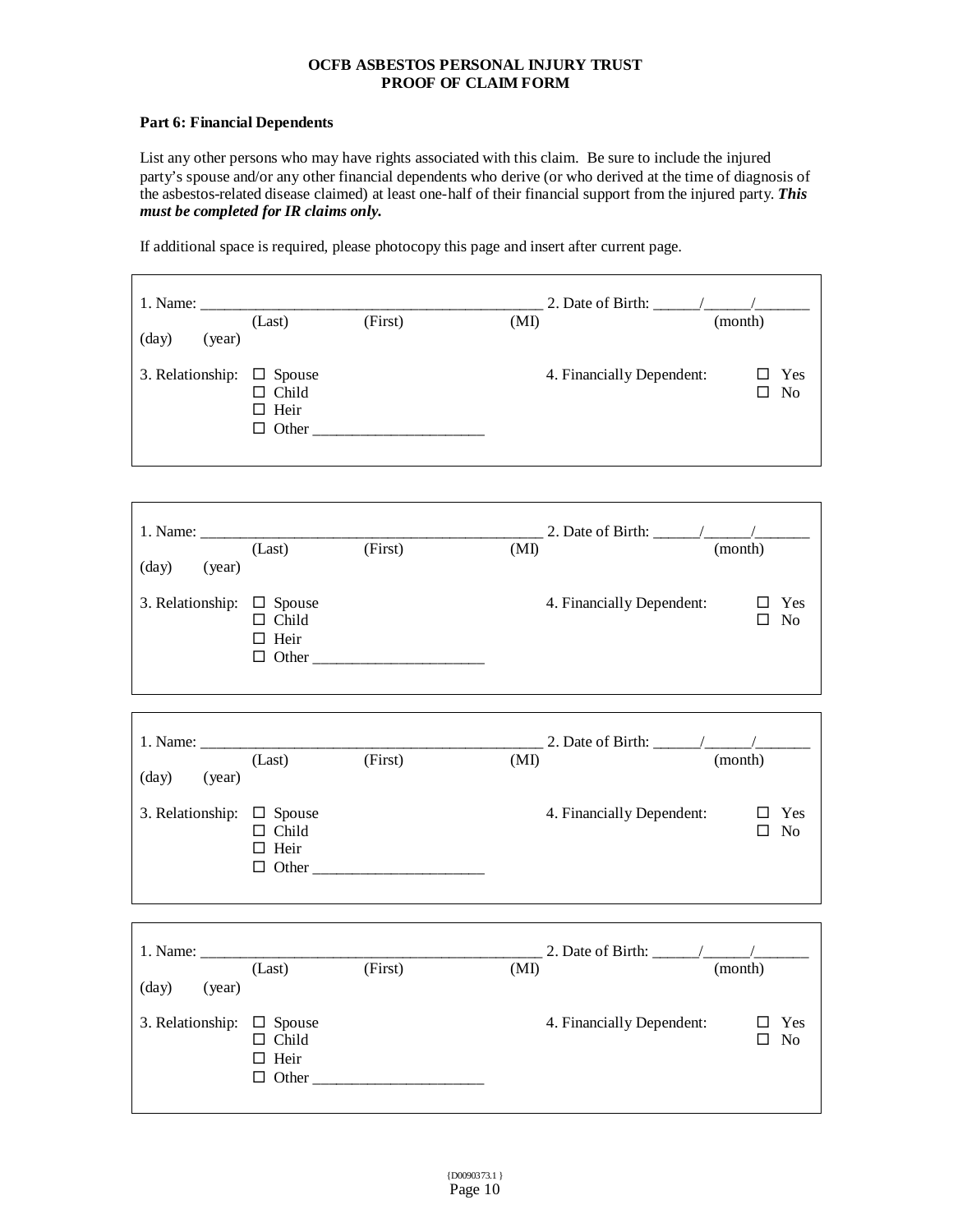# **Part 7: Smoking History**

For each item, indicate whether the injured party has smoked. Please indicate the dates cigarettes or cigars were used, and the amount per day. Indicate fractional packs or fractional cigars as appropriate, *e.g.*, three and one-half packs would be entered as 3.5.*This need only be completed for IR claims alleging disease Levels II through VII.*

| 1. Has the injured party ever <b>Smoked Cigarettes?</b>                                                                                                                                                                                                                                                                                                                                                                                                              | $Yes$ <sub>__________</sub> | $\rm No$ |
|----------------------------------------------------------------------------------------------------------------------------------------------------------------------------------------------------------------------------------------------------------------------------------------------------------------------------------------------------------------------------------------------------------------------------------------------------------------------|-----------------------------|----------|
| 1a. From: $\frac{1}{\sqrt{1-\frac{1}{2}} \cdot \frac{1}{\sqrt{1-\frac{1}{2}} \cdot \frac{1}{\sqrt{1-\frac{1}{2}} \cdot \frac{1}{\sqrt{1-\frac{1}{2}} \cdot \frac{1}{\sqrt{1-\frac{1}{2}} \cdot \frac{1}{\sqrt{1-\frac{1}{2}} \cdot \frac{1}{\sqrt{1-\frac{1}{2}} \cdot \frac{1}{\sqrt{1-\frac{1}{2}} \cdot \frac{1}{\sqrt{1-\frac{1}{2}} \cdot \frac{1}{\sqrt{1-\frac{1}{2}} \cdot \frac{1}{\sqrt{1-\frac{1}{2}} \cdot \frac{1}{\sqrt{1-\frac{$<br>(month)<br>(year) | (month)                     | (year)   |
| 1b. Packs per day: (use decimal)                                                                                                                                                                                                                                                                                                                                                                                                                                     |                             |          |
|                                                                                                                                                                                                                                                                                                                                                                                                                                                                      |                             |          |

| 1. Has the injured party ever Smoked Cigars?        | Yes               |
|-----------------------------------------------------|-------------------|
| 1a. From: $\frac{\sqrt{2}}{2}$<br>(month)<br>(year) | (month)<br>(year) |
| 1b. Cigars per day: _______ (use decimal)           |                   |
|                                                     |                   |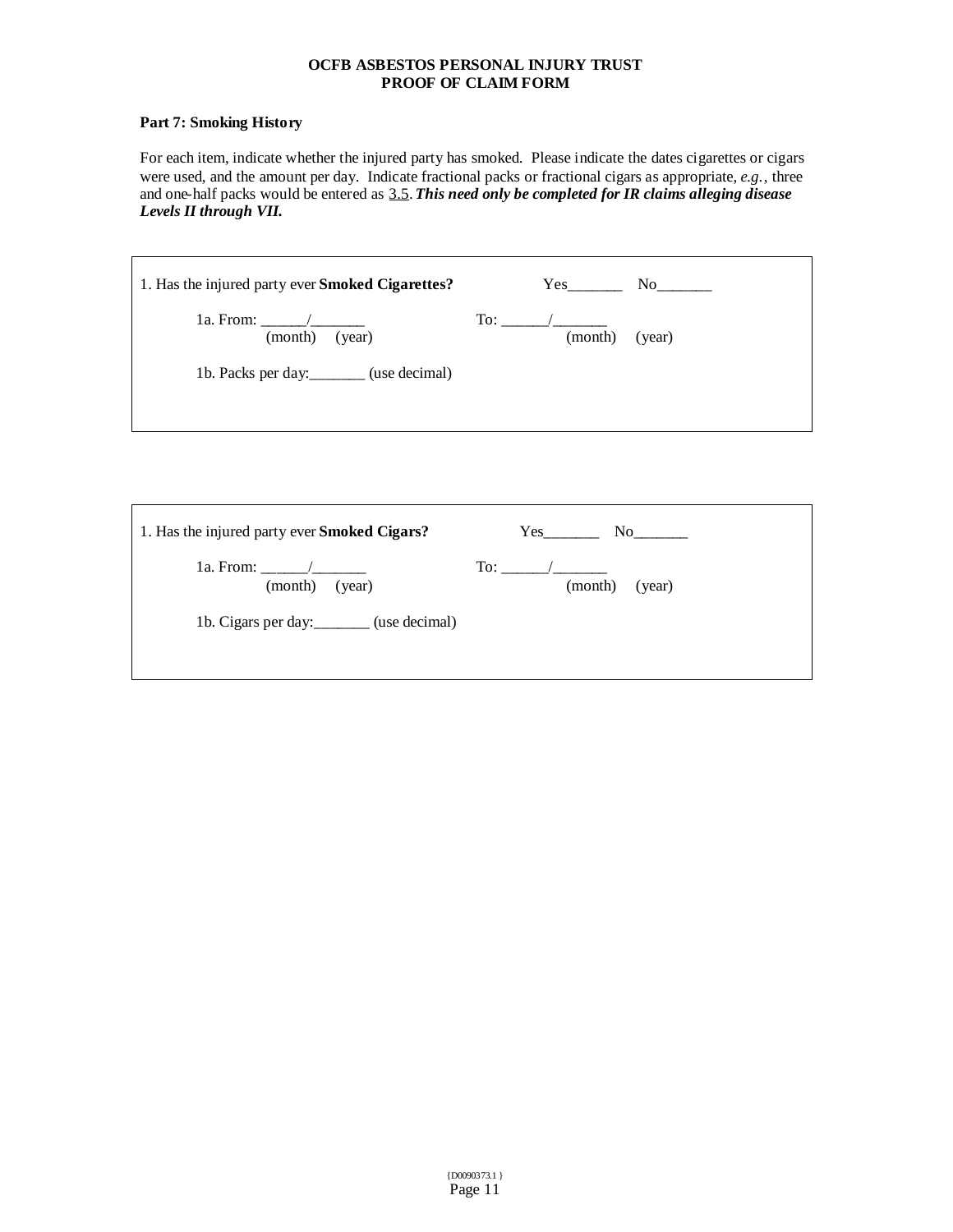#### **Part 8: Employment Information for Economic Loss**

#### *This is to be completed for IR claims only.*

1. Current Employment Status of the injured party:

- $\Box$  Full-time, outside the home
- $\Box$  Full-time, within the home
- $\Box$  Part-time, outside the home
- $\Box$  Part-time, within the home
- □ Retired
- Disabled
- □ Deceased

2. Amount of last annual wages: \$\_\_\_\_\_\_\_\_\_\_\_\_\_\_\_\_\_\_\_\_\_\_\_

3. Date of last wage received: \_\_\_\_\_\_/\_\_\_\_\_\_\_

(month) (year)

(Enter current date if currently earning work-related compensation.)

**If economic losses are being claimed, you must enclose an economic report, IRS Form W-2, the first page of IRS Form 1040, or other relevant supporting documentation.**